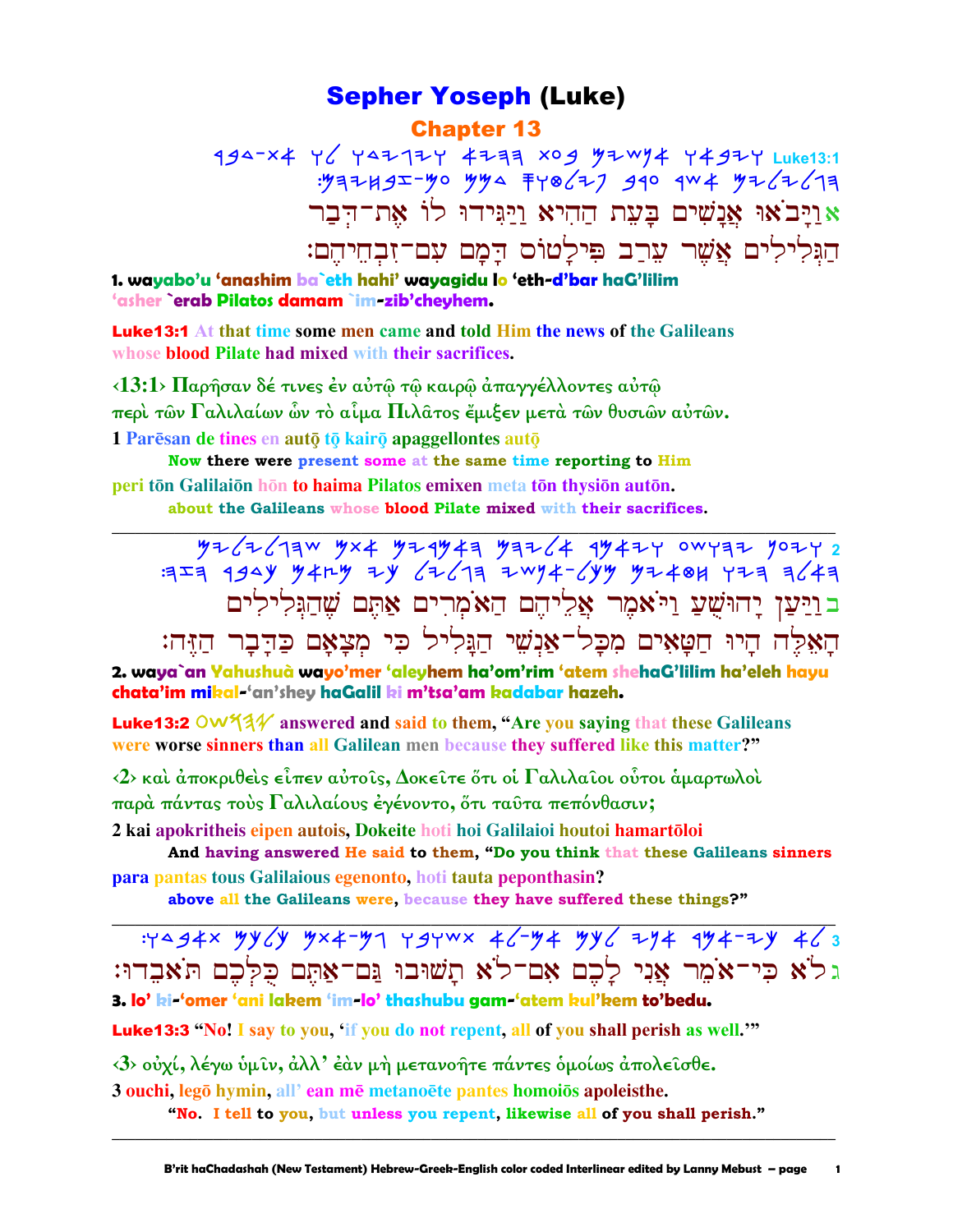ראוֹ שִׁמֹנָה הֵעָשָׂר הָהֶם אֲשֶׁר נָפַל עֲלֵיהֶם הַמְּגִדָּל בִּשִׁלּחַ וַיִמְיהֵם הַאֹמְרִים אָתֶם שֶׁהַיוּ אֲשֶׁמִים מִכַּל־הַאֲנַשִׁים הַיּשָׁבִים בִּיְרוּשַׁלַם:

4. 'o sh'monah he`asar hahem 'asher naphal `aleyhem hamig'dal b'Shillach way'mithem ha'om'rim 'atem shehayu 'ashemim mikal-ha'anashim haysh'bim biYrushalam.

**Luke13:4 "Or those eighteen on whom the tower fell in Shillach and killed them,** are you saying that they were more guilty than all of the men who live in Yerushalam?"

<4> ή έκεινοι οί δεκαοκτώ έφ' ούς έπεσεν ό πύργος έν τω Σιλωάμ

καὶ ἀπέκτεινεν αὐτούς, δοκεῖτε ὅτι αὐτοὶ ὀφειλέται ἐγένοντο

παρά πάντας τούς άνθρώπους τούς κατοικούντας Ιερουσαλήμ;

4 è ekeinoi hoi dekaoktō eph' hous epesen ho pyrgos en tō Silōam kai apekteinen autous, "Or those eighteen upon whom fell the tower in Siloam and it killed them,

dokeite hoti autoi opheiletai egenonto

do you think that they were sinners

para pantas tous anthrōpous tous katoikountas Ierousalēm?

above all the men living in Jerusalem?"

 $\frac{y y}{2}$   $\frac{y}{2}$   $\frac{y}{2}$   $\frac{y}{2}$   $\frac{y}{2}$   $\frac{y}{2}$   $\frac{y}{2}$   $\frac{y}{2}$   $\frac{y}{2}$   $\frac{y}{2}$   $\frac{y}{2}$   $\frac{y}{2}$   $\frac{y}{2}$   $\frac{y}{2}$   $\frac{y}{2}$   $\frac{y}{2}$   $\frac{y}{2}$   $\frac{y}{2}$   $\frac{y}{2}$   $\frac{y}{2}$   $\frac{y}{2}$   $\frac{y}{2}$  הלֹא כִּי־אֹמֶר אֵנִי לַכֶם אם־לֹא תַשׁוּבוּ גַּם־אַתֵּם כִּלְכֵם תֹּאבֵדוּ:

### 5. lo' ki-'omer 'ani lakem 'im-lo' thashubu gam-'atem kul'kem to'bedu.

**Luke13:5** "No! For I say to you, if you do not repent, all of you shall perish as well."

<5> ούχί, λέγω ύμιν, άλλ' έαν μή μετανοήτε πάντες ώσαύτως απολεισθε.

5 ouchi, legō hymin, all' ean mē metanoēte pantes hōsautōs apoleisthe.

"No, I tell you, but unless you repent in the same way all of you shall perish."

 $Y''$ 1) 3 3070) 314x 76-3x23 444 424 43427 76 4427 6 :  $474$   $46$   $733$  39-WP36 4924 וּוַיִּשָׂא מִשָּׁלוֹ וַיֹּאמַר אִישׁ אָחָד הַיִתַה־לּוֹ תְאָנַה נִטוּעַה בִכַרְמוֹ וַיַּבֹא לְבַקֵּשׁ־בַּה פִּרְי וְלֹא מַצָא:

6. wayisa' m'shalo wayo'mar 'ish 'echad hay'thah-lo th'enah n'tu`ah b'kar'mo wayabo' l'baqesh-bah p'ri w'lo' matsa'.

**Luke13:6** He took up his parable and said, "A certain man had a fig tree planted in his vineyard. he came to seek fruit from it and did not find any."

<6> "Ελεγεν δέ ταύτην την παραβολήν· Συκήν είχέν τις πεφυτευμένην έν τῷ ἀμπελῶνι αὐτοῦ, καὶ ἦλθεν ζητῶν καρπὸν ἐν αὐτῆ καὶ οὐχ εὗρεν. 6 Elegen de tautēn tēn parabolēn;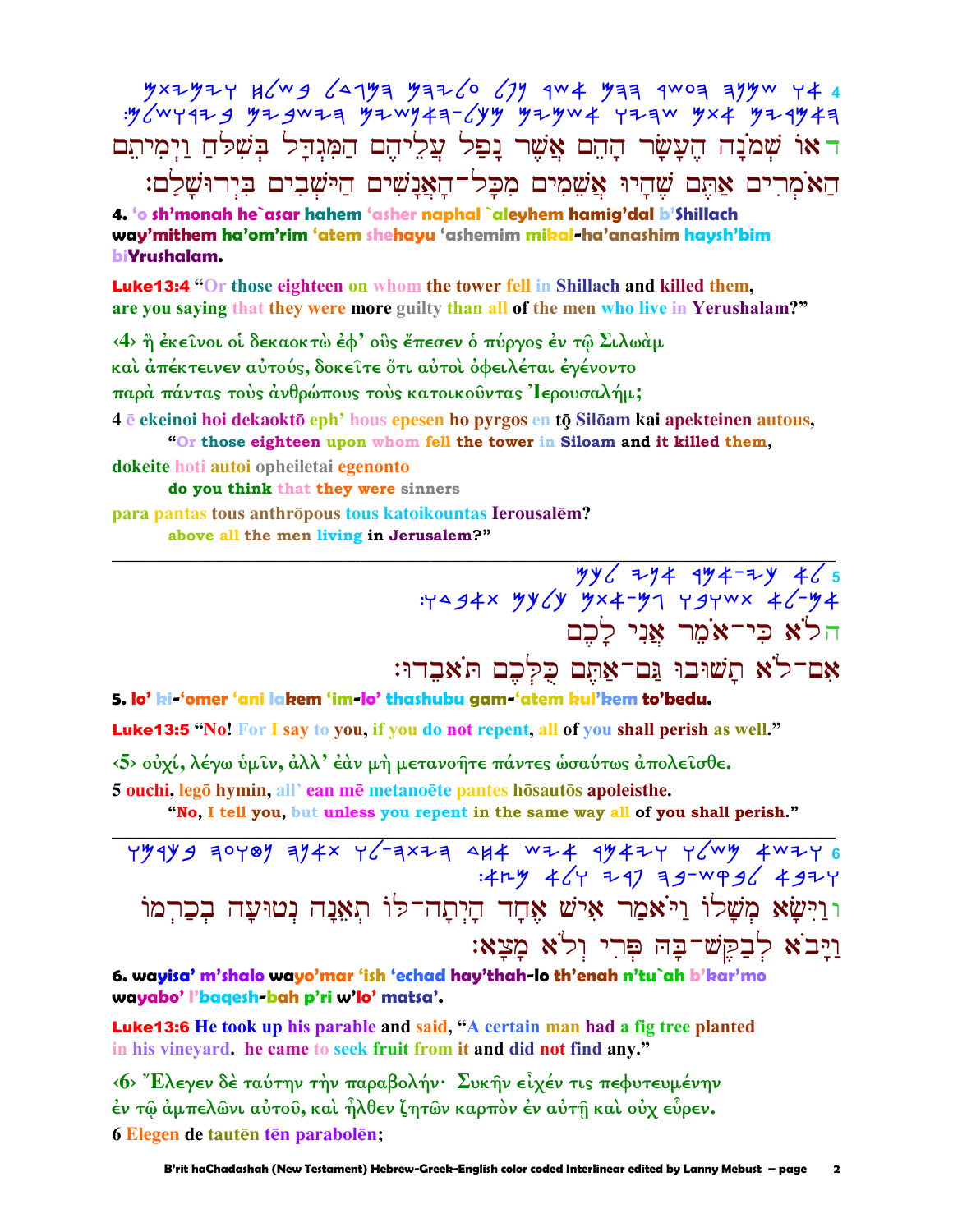#### And He was speaking this parable.

Syken eichen tis pephyteumenen

"A fig tree had a certain man having been planted

en tō ampelōni autou, kai ēlthen zētōn karpon en autē kai ouch heuren.

in his vineyard, and he came seeking fruit on it and he did not find any."

 $WP3C$   $49$  2yy  $4$  y 2yw w  $C$ w a  $x$  -aya y 1y a  $-$  4y 4 2y  $75-796$   $274$   $374$   $39$   $314$   $46$   $46$   $314$   $314$   $314$ **: 19441 x4 x + HWX** זוַיֹּאמֶר אֶל־הַכּוֹרֵם הִגֲה־זֶה שָׁלֹשׁ שָׁנִים אָנֹכִי בָא לְבַקֵּשׁ פּרִי בַּתְאָנַה הַזֹּאת וְלֹא מָצָאתִי כִּרוֹת אוֹתָהּ לַמָּה־זֶּה תשחית את האַרָמָה:

7. wayo'mer 'el-hakorem hinneh-zeh shalsh shanim 'anoki ba' l'baqesh p'ri bat'enah hazo'th w'lo' matsa'thi k'roth 'othah lamah-zeh thash'chith 'eth ha'adamah.

**Luke13:7** "he said to the vinedresser, 'Behold, for these three years I have come to seek fruit in this fig tree but I have not found any. Cut it down; why should it waste the ground?""

<7> εἶπεν δὲ πρὸς τὸν ἀμπελουργόν, Ἰδοὺ τρία ἔτη ἀφ' οὗ ἔρχομαι ζητῶν καρπὸν ἐν τη συκη ταύτη και ούχ ευρίσκω· «κκοψον [ούν] αυτήν, ινατί και την γην καταργει; 7 eipen de pros ton ampelourgon, Idou tria eté aph' hou erchomai zéton karpon

"So Hhe said to the garden, 'Behold three years since I come seeking fruit en tē svkē tautē kai ouch heuriskō; ekkopson [oun] autēn,

on this fig tree and I do not find any. Therefore cut down it,

hinati kai tēn gēn katargei?

why even the soil is it using up?""

 $x4x7$  aywa ayo ax ayaya aya ya 4 ya 4 44 44 45 9024 8  $\approx$   $\frac{1}{2}$   $\frac{1}{2}$   $\frac{1}{2}$   $\frac{1}{2}$   $\frac{1}{2}$   $\frac{1}{2}$   $\frac{1}{2}$   $\frac{1}{2}$   $\frac{1}{2}$   $\frac{1}{2}$   $\frac{1}{2}$   $\frac{1}{2}$   $\frac{1}{2}$   $\frac{1}{2}$   $\frac{1}{2}$   $\frac{1}{2}$   $\frac{1}{2}$   $\frac{1}{2}$   $\frac{1}{2}$   $\frac{1}{2}$   $\frac{1}{2}$   $\frac{1}{$ חוַיַּעַן וַיֹּאמֶר אֵלְיו אֲד<sup>וֹ</sup>נִי הַנִּיחָה אֹתָה עוֹד הַשַּׁנַה הַז<sup>ּ</sup>את עַד אֲשֶׁר־עֲזַקְתִּיהַ וְשַׂמְתִּי דֹמֵן לַהּ:

8. waya`an wayo'mer 'elayu 'Adoni hanichah 'othah `od hashanah hazo'th `ad 'asher-`azaq'tiah w'sam'ti domen lah.

**Luke13:8** "And he answered and said to him, 'My Adon (Master), let it alone for this year too, until I have dug around it and given to it some manure";

<8> ο δέ άποκριθείς λέγει αύτω, Κύριε, άφες αύτην και τούτο το έτος, έως ὄτου σκάψω περί αύτήν καί βάλω κόπρια,

8 ho de apokritheis legei autō, Kyrie, aphes autēn kai touto to etos,

"But having answered he said to him, 'Master, leave it also this year, heōs hotou skapsō peri autēn kai balō kopria,

until I may dig around it and may throw manure on it."

 $3x4447$  3ywg 3x4 x4yy 3wox 46-y4y 247 3wox 2644 9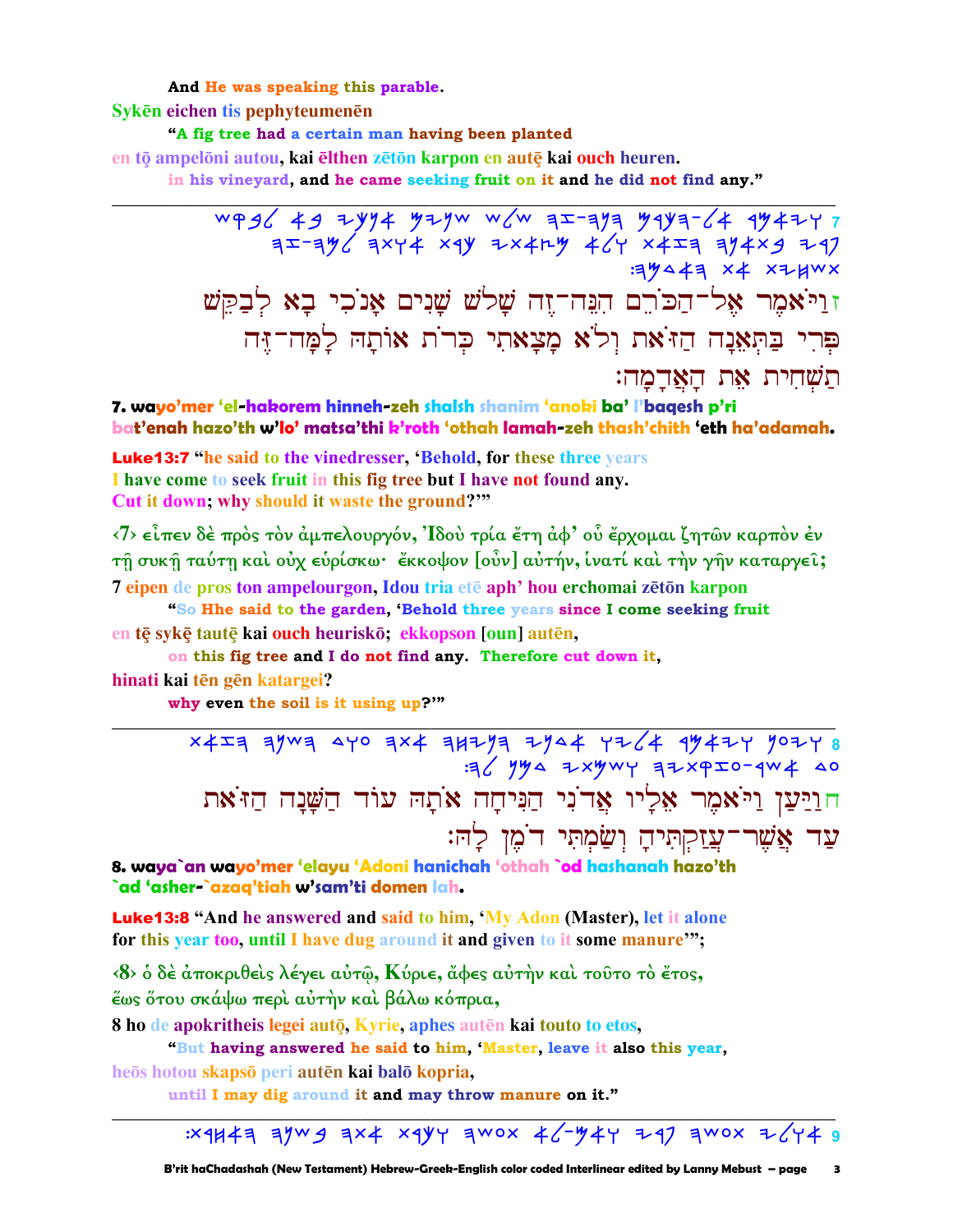ט אוּכַׂי תַּעֲשָׂה פֶרִי וְאָם־לֹא תַעֲשָׂה וְכַרַתַּ אֹתַהּ בַּשֵּׁנַה הַאֲחֶרֶת: 9. 'ulay ta`aseh pheri w'im-lo' tha`aseh w'karaat 'othah bashanah ha'achereth.

**Luke13:9** "Perhaps it shall produce fruit. If it does not produce, then you shall cut it down after that year."

<9> κἂν μέν ποιήση καρπὸν είς τὸ μέλλον· εί δέ μή γε, εκκόψεις αὐτήν.

9 kan men poiēsē karpon eis to mellon; ei de mē ge, ekkopseis autēn. "And if indeed it produces fruit in the future; otherwise, you shall cut down it."

> :444 X FYY X 7 9 9 X 9 W 9 W Y 7 9 4 W 4 Y 9 7 7 7 7 10 י וַיְהִי הוּא מְלַמֵּד בְּיוֹם הַשַּׁבַּת בִּבְית כִּנְסֶת אָחֲד:

10. way'hi hu' m'lamed b'yom ha\$habbat b'beyth k'neseth 'echad.

**Luke13:10** And it came to pass that He was teaching on the day of the Shabbat in one of the house of the synagogue.

 $(10)$   $H_v$  δέ διδάσκων έν μια των συναγωγών έν τοις σάββασιν.

10 En de didaskōn en mia tōn synagōgōn en tois sabbasin. Now He was teachding in one of the synagogues on the Sabbaths.

> $71$  34wo 344wy z/4-444 39 4w4 344 3447 11  $37792$  3479 4796 3642 467 37774 4237 יאוְהִנֵּה אָשֶׁה אֲשֶׁר בָּה רוּחַ־חָלִי כִּשְׁמֹנֵה עֵשְׂרֵה שֲׁנַה וְהִיא כִפוּפָה וְלֹא יָכְלָה לַקוּם קוֹמַה זִקוּפָה:

11. w'hinneh 'ishah 'asher bah ruach-chali kish'moneh `es'reh shanah w'hi' k'phuphah w'lo' yak'lah laqum qomah z'quphah.

**Luke13:11** Behold, a woman in whom there was a spirit of disease for eighteen years and was bent over and was not able to stand with a straight posture.

 $(1)$  και ίδου γυνή πνεύμα έχουσα ασθενείας έτη δεκαοκτώ

καὶ ἦν συγκύπτουσα καὶ μὴ δυναμένη ἀνακύψαι εἰς τὸ παντελές.

11 kai idou gynē pneuma echousa astheneias etē dekaoktō

And behold a woman having a spirit of illness eighteen years

kai en sygkyptousa kai me dynamene anakuuai eis to panteles.

and she was being bent double and not being able to stand upright completely.

## $.972$  (Hy ZH2H3 3W4 36 1942Y 3Z64 419ZY OWY3Z 41ZY 12 יבוַיַּרִא יָהוּשָׁעַ וַיִּקְרָא אֶלֵיהָ וַיֹּאמִר לַה אָשָׁה הֵחָלְצִי מֵחָלְיֵהָ:

12. wayar' Yahushuà wayiq'ra' 'eleyah wayo'mer lah 'ishah hechal'tsi mechal'ye'k.

**Luke13:12 OW534** saw and called to her. He said to her. "Woman, be freed from your disease."

 $\langle 12 \rangle$  ίδών δέ αύτήν ο 'Iησούς προσεφώνησεν και είπεν αύτή,

Γύναι, απολέλυσαι της ασθενείας σου,

12 idōn de autēn ho Iēsous prosephōnēsen kai eipen autē, having seen her. Yahushua called out and said to her. B'rit haChadashah (New Testament) Hebrew-Greek-English color coded Interlinear edited by Lanny Mebust – page  $\overline{\mathbf{A}}$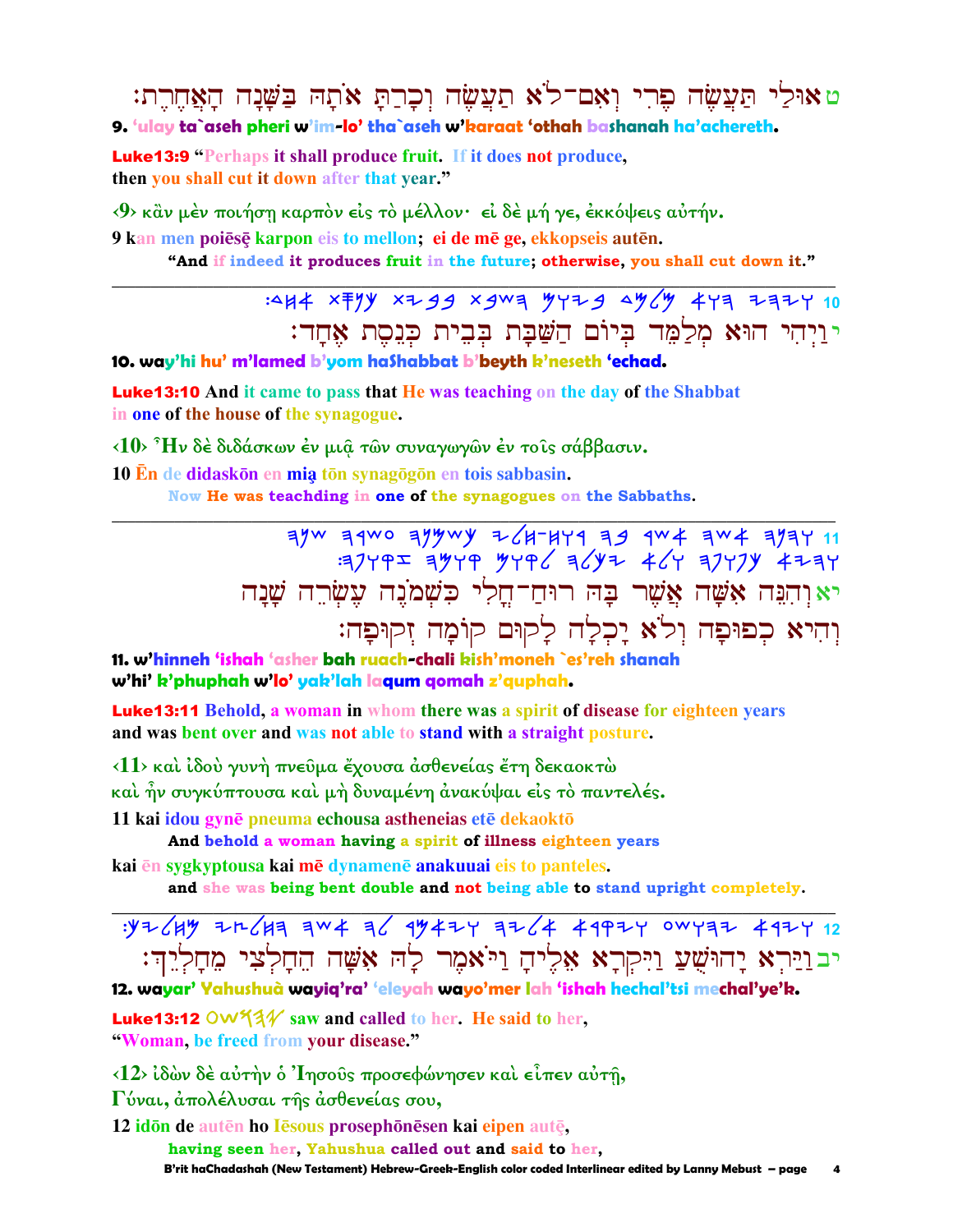Gynai, apolelysai tēs astheneias sou, "Woman, you have been set free from your illness,"

 $749$  01944 726 7242 4427 13  $\frac{1}{2}$   $\frac{1}{2}$   $\frac{1}{2}$   $\frac{1}{2}$   $\frac{1}{2}$   $\frac{1}{2}$   $\frac{1}{2}$   $\frac{1}{2}$   $\frac{1}{2}$   $\frac{1}{2}$   $\frac{1}{2}$   $\frac{1}{2}$   $\frac{1}{2}$   $\frac{1}{2}$   $\frac{1}{2}$   $\frac{1}{2}$   $\frac{1}{2}$   $\frac{1}{2}$   $\frac{1}{2}$   $\frac{1}{2}$   $\frac{1}{2}$   $\frac{1}{2}$  יגוַיַּשֶׂם יַדִיו עַלֵיהַ וּכְרֶגֵע קַמֲה וִתְּתִעוֹדָד וַתְּשַׁבַח אֶת־הָאֲלֹהִים:

13. wayasem yadayu `aleyah uk'rega` qamah w'tith'`odad wat'shabach 'eth-ha'Elohim.

**Luke13:13** He placed His hands upon her. and instantly she arose and stood upright and praised the Elohim.

<13> και έπέθηκεν αύτη τας χείρας· και παραχρήμα ανωρθώθη και εδόξαζεν τον θεόν.

13 kai epethēken autē tas cheiras; kai parachrēma anorthōthē and He placed upon her hands. And immediately she was restored

kai edoxazen ton theon.

and she was glorifying the Elohim.

 $7074$  xgwg owyaz 474 4w4-60 x774 w44 70424 14 : x gwa "y y + d' y + 1 y + 7 a y + 9 a 6 + 9 יד וַיִּכְעַם רֹאֹשׁ הַכִּנְסֶת עַל־אֲשֶׁר רִפָּא יַהוּשָׁעַ בַּשַּׁבָּת וַיַּעַן וַיֹּאמֶר אָל־הַעַם שֵׁשָׁת וַמִים הֵם אֲשֶׁר תִּעַשֵּׂה בָהֵם מְלַאכַה באלה באו והרפאו ולא ביום השבת:

14. wayik'`as ro'sh hak'neseth `al-'asher ripa' Yahushuà baShabbat waya`an wayo'mer 'el-ha`am shesheth yamim hem 'asher te`aseh bahem m'la'kah ba'eleh bo'u w'heraph'u w'lo' b'yom ha\$habbat.

**Luke13:14** The ruler of the synagogue was indignant, that  $\overrightarrow{OW44}$  had healed on the Shabbat, so he responded and said to the crowd, "There are six days" in which you may do labor. Come and be healed on them, but not on the day of Shabbat!"

<14> άποκριθείς δε ο άρχισυνάγωγος, άγανακτών ότι τω σαββάτω εθεράπευσεν ο 'Iησούς, έλεγεν τω όχλω ότι "Εξ ήμέραι είσιν εν αίς δει εργάζεσθαι· έν αὐταῖς οὖν έρχόμενοι θεραπεύεσθε καὶ μὴ τῆ ἡμέρα τοῦ σαββάτου.

14 apokritheis de ho archisynagogos,

And having answered the synagogue ruler,

aganaktōn hoti tō sabbatō etherapeusen ho Iēsous,

being indignant that on the Sabbath healed Yahushua,

elegen tō ochlō hoti Hex hēmerai eisin en hais dei ergazesthai:

he was saying to the crowd "Six days there are in which it is necessary to work.

en autais oun erchomenoi therapeuesthe kai mē tē hēmera tou sabbatou.

On them therefore coming, be healed and not on the day of the Sabbath."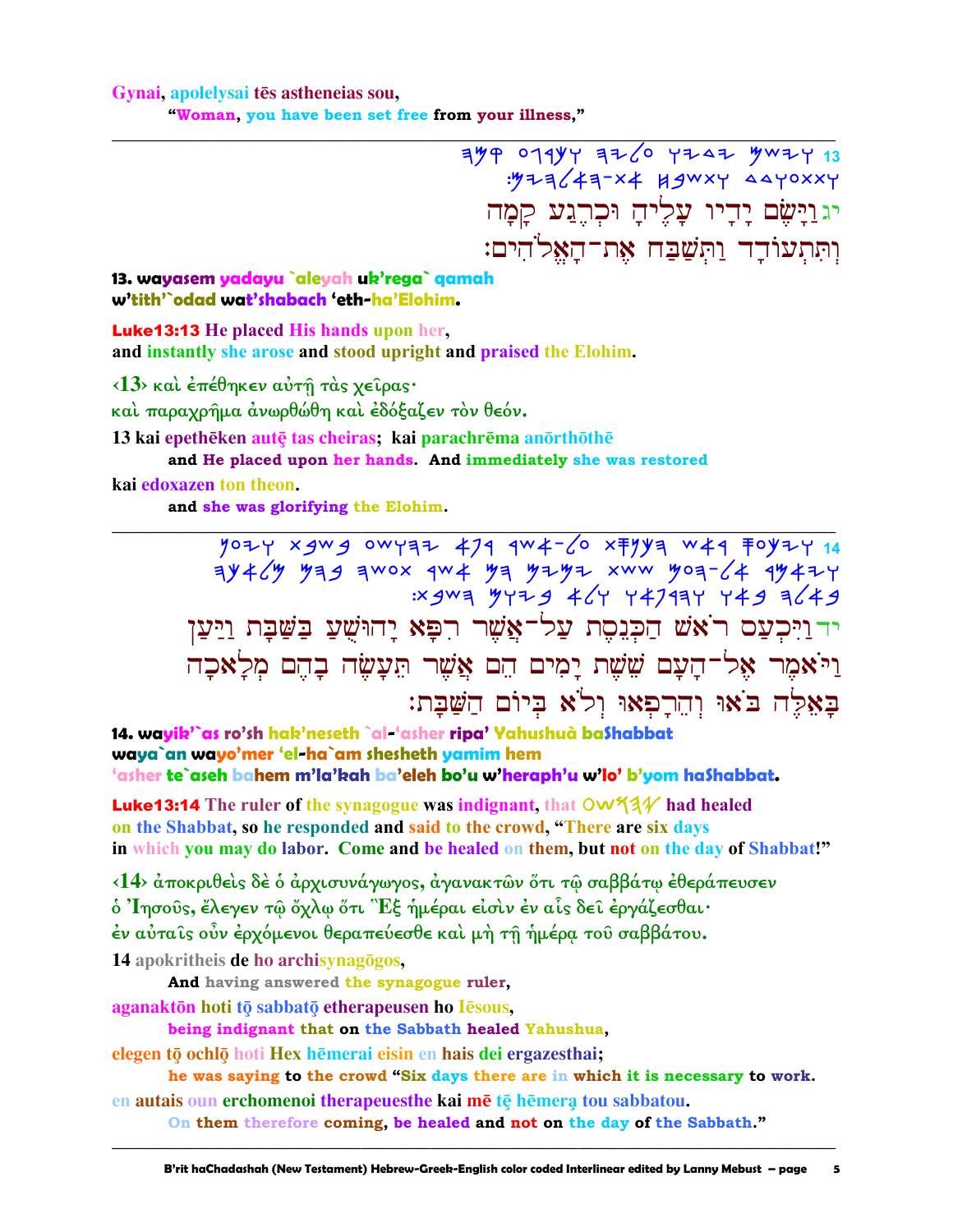טוּוַיַּעַן הָאָדוֹן וַיֹּאמֶר אֵלְיוֹ הֶחֲנֵתְ הֲלֹא יַתִּיר אִישׁ מִכֶּם בַשַּׁבָּת אָת־שׁוֹרוֹ אוֹ אָת־חֲמֹרוֹ מִן־הָאָבוּס וְיוֹלִיכִהוּ לְהַשָׁקֹתוֹ:

15. waya`an ha'Adon wayo'mer 'elayu hechaneph halo' yatir 'ish mikem bashabbat 'eth-shoro 'o 'eth-chamoro min-ha'ebus w'yolikehu l'hash'qotho.

**Luke13:15** The Adon (Master) answered and said to him, "Hypocrite! Shall not anyone of you untie his ox or his donkey from the stable on the Shabbat and lead him to get a drink?"

<15> άπεκρίθη δέ αύτώ ο κύριος και είπεν, Υποκριταί, έκαστος υμών τώ σαββάτω ού λύει τον βούν αύτου ή τον όνον άπο της φάτνης και άπαγαγών ποτίζει;

15 apekrithe de auto ho kyrios kai eipen, Hypokritai, hekastos hymon to sabbato

And answered him the Master and said, "Hypocrites, each of you on the sabbath ou luei ton boun autou è ton onon apo tès phatnès

does he not untie his ox or the donkey from the manger kai apagagōn potizei?

and having led it away. It drinks?

טזוִיזֹאת אַשֶׁר הִיא בַּת־אַבְרָהָם וַאֲשֶׁר הַשָּׂטָן אֲסָרָהּ זֶה שִׁמֹנֶה עִשְׂרֶה שֲׁנָה הֲלֹא תִתַּר מְמוֹסְרוֹתֵיהַ בְּיוֹם הַשַּׁבָּת:

16. w'zo'th 'asher hi' bath 'Ab'raham wa'asher hasatan 'asarah zeh sh'moneh `es'reh shanah halo' thutar mimos'rothevah b'vom hashabbat.

**Luke13:16 "But this one that is a daughter of Abraham whom the satan has bound** for these eighteen years. Should she not have been released from her bond on the Shabbat day?"

<16> ταύτην δὲ θυγατέρα Ἀβραὰμ οὖσαν, ἣν ἔδησεν ὁ Σατανᾶς ἰδοὺ δέκα καὶ ὀκτὼ ἔτη, οὐκ ἔδει λυθῆναι ἀπὸ τοῦ δεσμοῦ τούτου τῆ ἡμέρα τοῦ σαββάτου; 16 tautēn de thygatera Abraam ousan, hēn edēsen ho Satanas idou

But this one a daughter of Abraham being, whom bound Satan behold deka kai oktō etē, ouk edei lythēnai

ten and eight years. Was it not necessary for her to be set free apo tou desmou toutou te hemera tou sabbatou?

from this bond on the day of the sabbath?

YZYYYPXY-6Y YY6YY E643 YZASAR-X4 YAY4Y ZZZY 17<br>YAZ-60 XYWOYA XY467YA-6Y-6 YOA-4Y HYWZY יז וַיְהִי כִּאָמְרוֹ אֶת־הַדִּבָרִים הָאֵלֵה נִכְלְמוּ כָל־מִתְקוֹמֵמַיו וַיִּשְׂמַח כָּל־הָעָם עַל־כָּל־הַנִּפְלָאוֹת הַנַּעֲשׂוֹת עַל־יָדוֹ: 17. way'hi k'am'ro 'eth-had'barim ha'eleh nik'l'mu kal-mith'gomamayu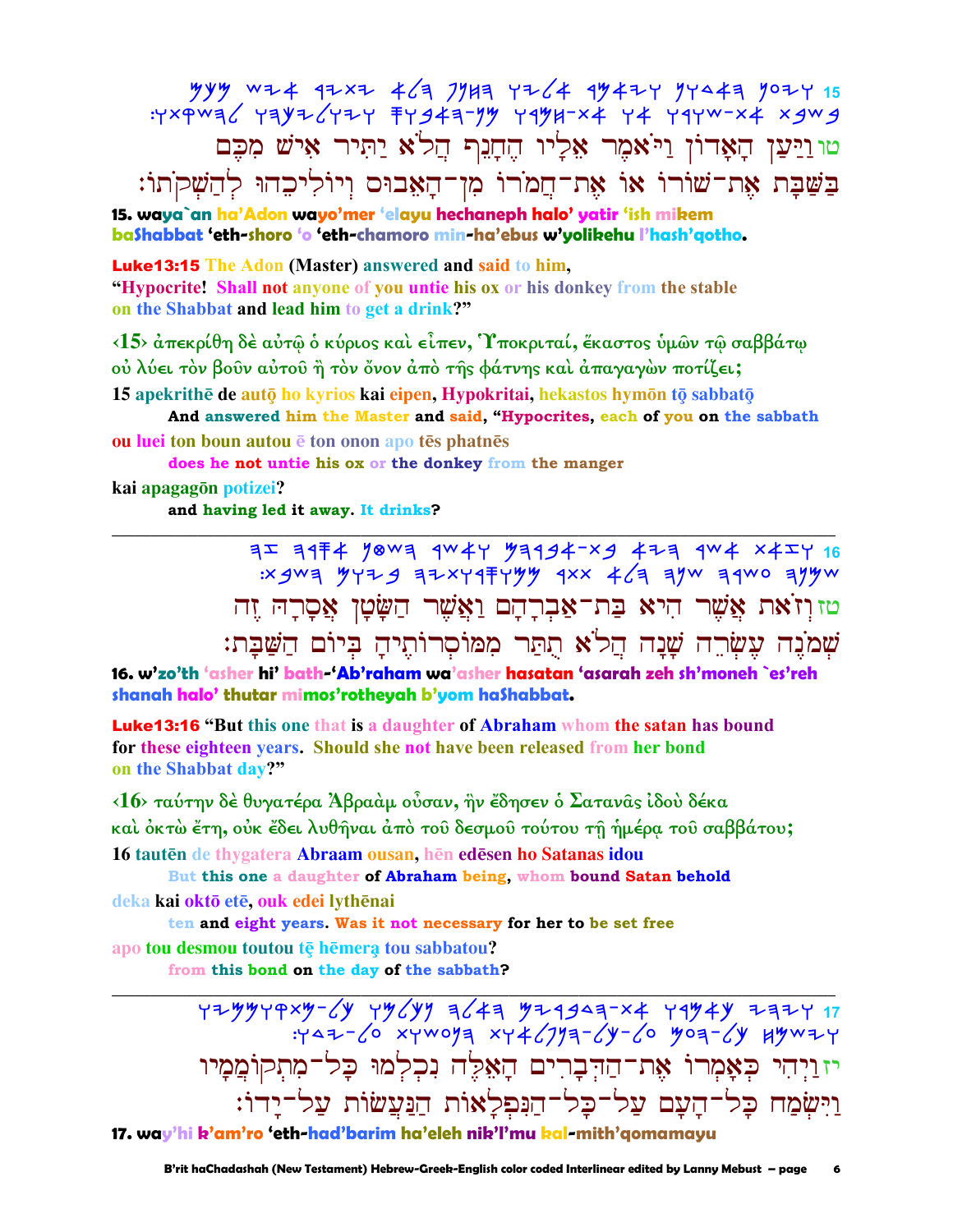### wayis'mach kal-ha`am `al-kal-haniph'la'oth hana`asoth `al-yado.

**Luke 13:17** And it came to pass when He said these words, all His opponents were ashamed, and all of the people rejoiced about all of the wonders being done by His hand.

<17> και ταύτα λέγοντος αύτου κατησχύνοντο πάντες οι άντικείμενοι αύτώ, και πας ο όχλος έχαιρεν έπι πασιν τοις ένδόξοις τοις γινομένοις ύπ' αύτου. 17 kai tauta legontos autou katęschynonto pantes

And by saying these things He by, were being put to shame all hoi antikeimenoi autō, kai pas ho ochlos echairen

the ones being opposed to him, and all the crowd was rejoicing epi pasin tois endoxois tois ginomenois hyp' autou.

over all the glorious things being accomplished by Him.

 $3962$   $8922$   $4926$   $47$   $9236$   $43$   $8796$   $997$   $996$   $994$   $713$ יחוי אמר למה דומה מלכות האלהים ואל־מה אמשילנה:

18. wayo'mar I'mah domah mal'kuth ha'Elohim w'el-mah 'am'shilenah.

**Luke13:18** He said, "To what can the kingdom of the Elohim be compared? and to what I liken it?"

<18> "Ελεγεν οὖν, Τίνι δμοία έστιν ή βασιλεία του θεου και τίνι δμοιώσω αύτήν; 18 Elegen oun, Tini homoia estin he basileia tou theou

Therefore He was saying, "To what comparison is the Kingdom of the Elohim kai tini homoioso auten?

and to what shall I compare it?"

4979 7792 424 7896 444 6498-64 7996 423 7944 : 427909 9992 929wa 7404 6441 206 2324 49224 יט הוֹמָה הִיא לְנַרְנֵּר שֶׁל־חַרְדָל אֲשֶׁר לְקַחוֹ אִישׁ וַיְשִׂימֵהוּ בְנַנּוֹ וַיִּצִמַח וַיִחִי לְעֵץ גָּדוֹל וְעוֹף הַשָּׁמַיִם יְקַגִּן בַּעֲנָפָיו:

19. domah hi<sup>3</sup> i'aar'aar shel-char'dal 'asher Paacho 'ish way'simehu b'aano wayits'mach way'hi l'`ets gadol w'`oph hashamayim y'qanen ba`anaphayu.

**Luke13:19 "It can be compared to a mustard seed that a man took and place in his garden.** It sprouted and became a great tree, and the birds of the heavens nested in its branches."

<19> δμοία έστιν κόκκω σινάπεως, δν λαβών άνθρωπος έβαλεν είς κήπον έαυτου, καὶ ηὔξησεν καὶ ἐγένετο εἰς δένδρον, καὶ τὰ πετεινὰ τοῦ οὐρανοῦ κατεσκήνωσεν έν τοις κλάδοις αύτου.

19 homoia estin kokkō sinapeōs, hon labōn anthrōpos ebalen

"It is like a mustard seed, which having taken a man threw eis kēpon heautou, kai ēuxēsen kai egeneto eis dendron,

into a garden of himself, and it grew and became a tree, kai ta peteina tou ouranou kateskēnōsen en tois kladois autou. and the birds of the heavens nested in its branches."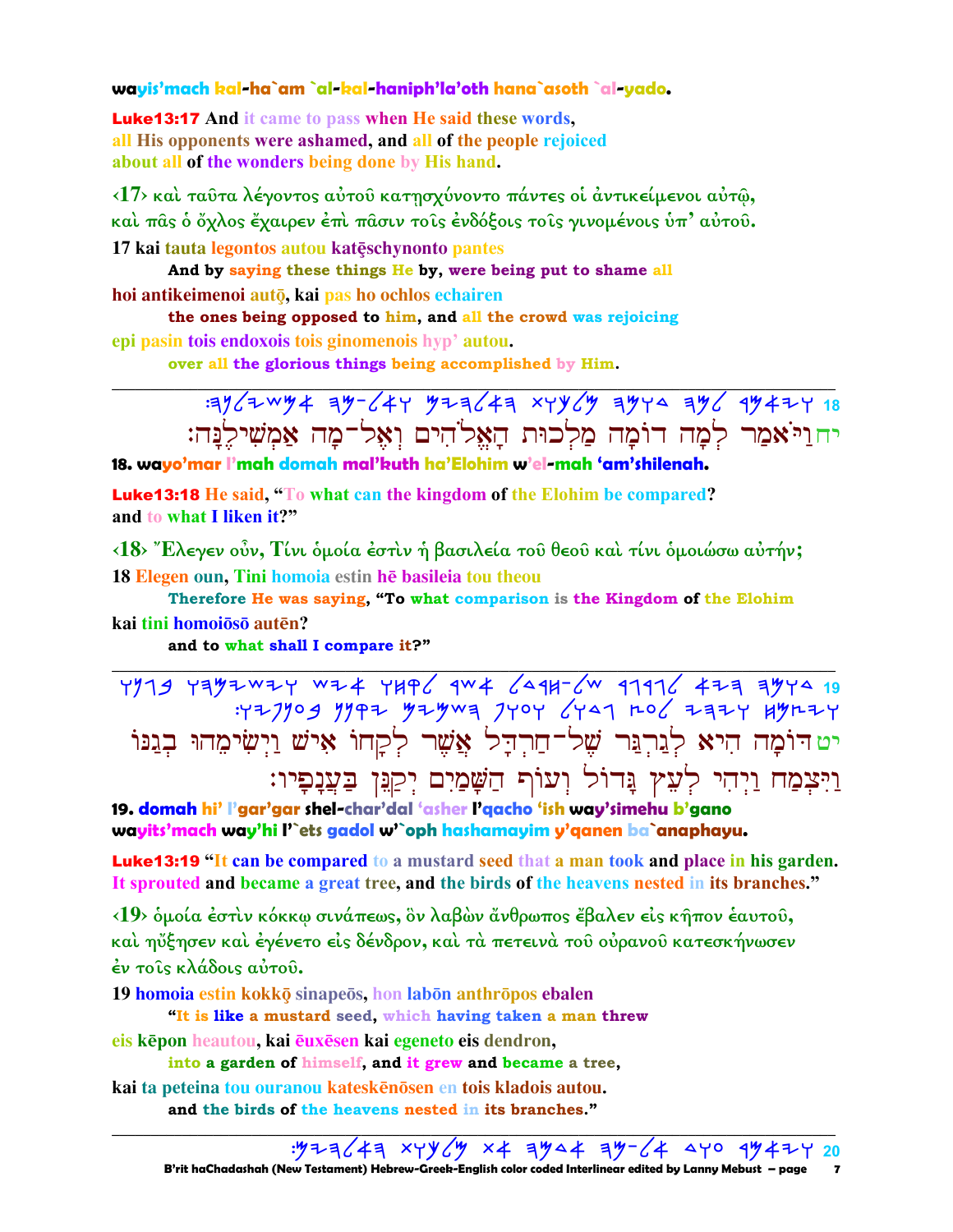כוַיֹּאמֶר עוֹד אָל־מַה אַרָמֶה אֶת מַלְכוּת הַאֲלֹהִים:

20. wayo'mer `od 'el-mah 'adameh 'eth mal'kuth ha'Elohim.

**Luke13:20** He said, "To what else shall I compare the kingdom of the Elohim?"

<20> Και πάλιν είπεν, Τίνι ομοιώσω την βασιλείαν του θεου;

20 Kai palin eipen. Tini homoiōsō tēn basileian tou theou?

And again He said, "To what shall I compare the Kingdom of the Elohim?"

כאדומה היא לִשְׂאֹר אֱשֶׁר לִקַחַתּוּ אָשָׁה וַתְּטְמְנֵהוּ בִּשְׁלֹשׁ סָאָים קֵמַח עַד אֲשֶׁר־יָחְמַץ כָּלוֹ:

21. domah hi' lis'or 'asher l'gachatu 'ishah

watit'm'nehu bish'lsh s'im gemach `ad 'asher-yech'mats kulo.

**Luke 13:21 "It can be compared to leaven that a woman took** and hid in three measures of flour until all of it became leavened."

<21> δμοία έστιν ζύμη, ήν λαβούσα γυνή [έν] έκρυψεν

είς άλεύρου σάτα τρία έως ού έζυμώθη όλον.

21 homoia estin zymę, hen labousa gynę [en]ekruuen

"It is like leaven, which a woman having taken, hid

eis aleurou sata tria heōs hou ezymōthē holon.

in wheat flour three measures until the whole batch was leavened."

4964 9790 929794 92909 99024 22 : W/WY47 449/ 4444/ V/74 כבוַיַּעֲבֹר בֶּעֲרִים וּבַכִּפַרִים עַבוֹר וִלַמֵּד וַיֵּלְדְ לְדַרְכּוֹ לְבוֹא יְרוּשֲלָם:

22. waya`abor be`arim ubak'pharim `abor w'lamed wayele'k l'dar'ko labo' Y'rushalayim.

**Luke13:22** He passed through the cities and through villages and taught and went on His way to come to Yerushalam.

<22> Καί διεπορεύετο κατά πόλεις καί κώμας διδάσκων

καί πορείαν ποιούμενος είς Ίεροσόλυμα.

22 Kai dieporeueto kata poleis kai kōmas didaskōn

And He was traveling throughout cities and villages teaching

kai poreian poioumenos eis Hierosolyma.

and making His way to Jerusalem.

: 520WYYA 54 805A YYZYA4 4546 WZ4 YA64WZY 23 כג וַיִּשְׁאֲלֵהוּ אִישׁ לֵאמֹר אֱדֹנֵינוּ הַמְעַט הֶם הַנּוֹשַׁעִים: 23. wayish'alehu 'ish le'mor 'Adoneynu ham'`at hem hanosha`im.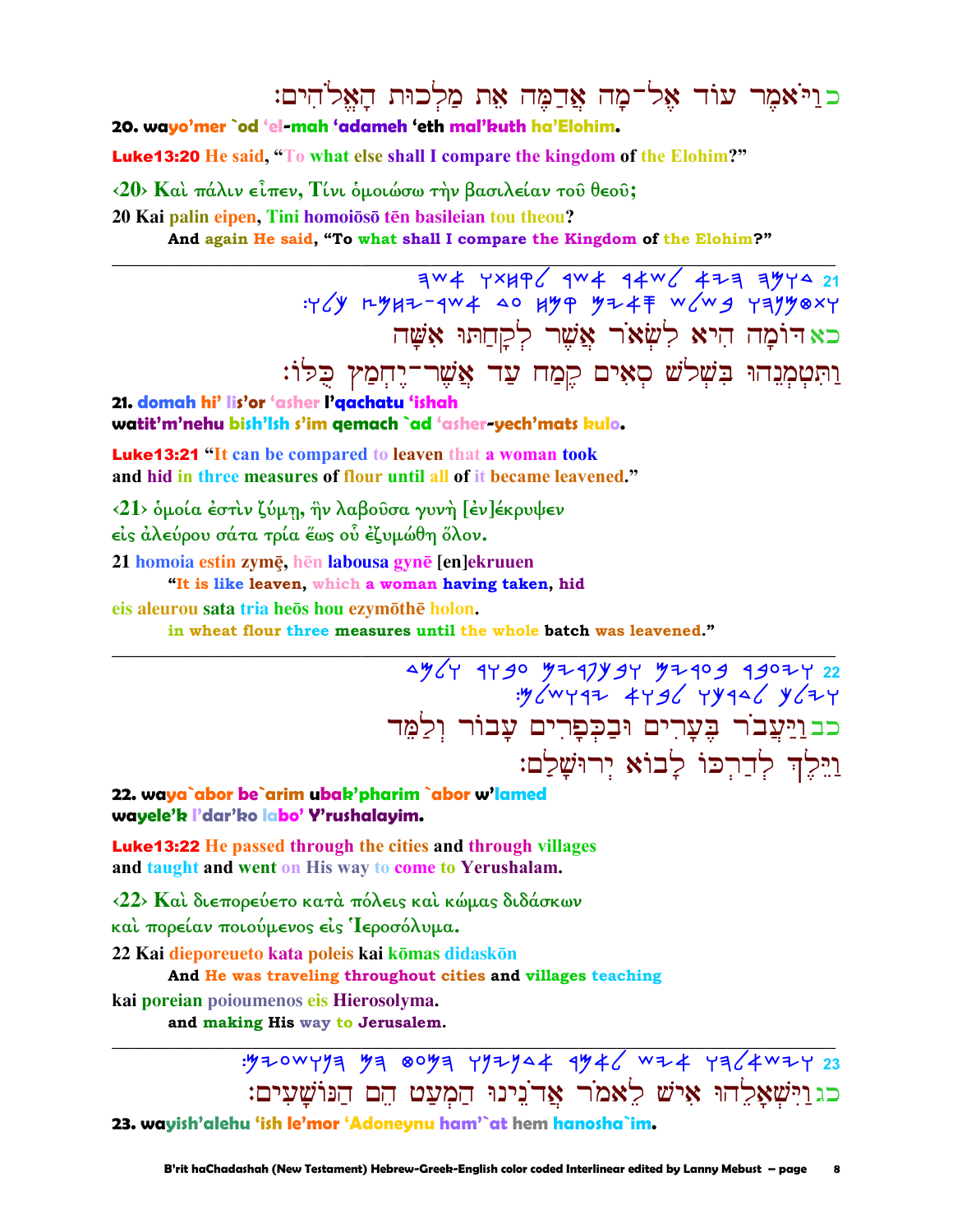**Luke13:23** A man asked Him, saving, "Our Adon, Are there a few be saved?"

 $\langle 23 \rangle$  είπεν δέ τις αύτω, Κύριε, εί ολίγοι οι σωζόμενοι; ο δε είπεν προς αύτους, 23 eipen de tis autō, Kyrie, ei oligoi hoi sōzomenoi?

And said someone to Him, "Master, if few are the ones being saved?"

ho de eipen pros autous. and He said to them,

> כד ויאמר אליהם התאמצו לבוא בפתח הצר כִּי־אֹמֶר אֲנִי לַכֶם רַבִּים יִבַקְשׁוּ לַבוֹא וְלֹא יוּכָלוּ:

24. wayo'mer 'aleyhem hith'am'tsu labo' bapethach hatsar ki 'omer 'ani lakem rabbim y'baq'shu labo' w'lo' yukalu.

**Luke13:24** He said to them, "Strive to come in through the narrow entrance. For I say to you, many shall seek to enter but shall not be able."

<24> Άγωνίζεσθε είσελθεΐν διά της στενης θύρας,

őτι πολλοί, λέγω ὑμῖν, ζητήσουσιν εἰσελθεῖν καὶ οὐκ ἰσχύσουσιν.

24 Agōnizesthe eiselthein dia tēs stenēs thyras,

"Strive to enter through the narrow door,

hoti polloi, legō hymin, zētēsousin eiselthein kai ouk ischysousin.

because many, I say to you, shall seek to enter and they shall not be able to."

YCHXY XCA3-X4 977Y XZ93 CO9 979Z 9W4 97ZY 25<br>YYC-HXJ YYZYA4 994C XCA3-CO PJACY RYH9 A9OC  $:$  "yx  $4$  y 2  $4$  y y y x  $4$  o a y z z y y z  $+$  y y z  $2$   $4$   $4$   $9$   $4$   $7$   $1$   $9$   $9$   $1$ כהמיּוֹם אֲשֵׁר יָקוּם בַּעֲל הַבַּיִת וִסָּגַר אָת־הַדָּלֵת וִתָּחֵלוּ לַעֲמֹד בַחוּץ וְלִדְפֹּק עַל־הַדֵּלֵת לֵאמֹר אֲדֹנִינוּ פִּתַח־לַנוּ וִעֲנַה וְאָמַר אֲלִיכֵם אֵינֶנִּי יוֹדֵעַ אֶתְכֶם מֵאַיִן אַתֶּם:

25. miyom 'asher yaqum ba`al habayith w'sagar 'eth-hadaleth w'thachelu la`amod bachuts w'lid'pog `al-hadeleth le'mor 'Adoneynu p'thach-lanu w'`anah w'amar 'aleykem 'eyneni yode`a 'eth'kem me'ayin 'atem.

**Luke13:25** "From the day that the owner of the house arises and closes the door, you begin to stand outside and knock on the door, saying, 'Our Adon (Master), open up to us!' But He shall answer and say to you, 'I do not know you. Where are you from."

 $\langle 25 \rangle$  άφ' ού ἂν έγερθή ο οίκοδεσπότης και άποκλείση την θύραν και άρξησθε έξω έστάναι και κρούειν την θύραν λέγοντες, Κύριε, άνοιξον ήμιν, καὶ ἀποκριθεὶς ἐρεῖ ὑμῖν, Οὐκ οἶδα ὑμᾶς πόθεν ἐστέ.

25 aph<sup>,</sup> hou an egerthe ho oikodespotes kai apokleise ten thyran

"After has arisen the master of the house and he closes the door

kai arxēsthe exō hestanai kai krouein tēn thyran legontes, Kyrie, and you begin to stand outside and to knock on the door saying. Master,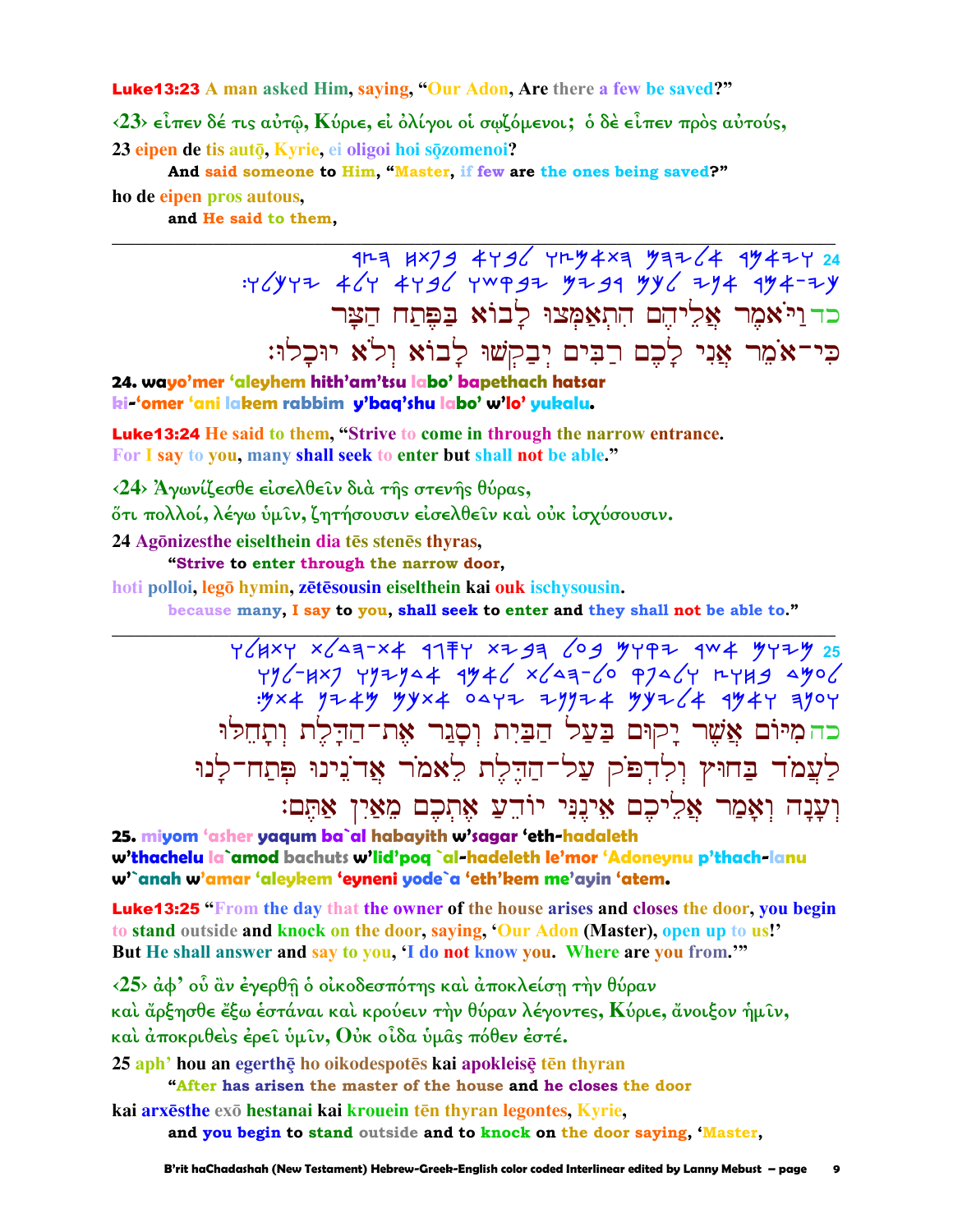anoixon hēmin, kai apokritheis erei hymin, open up for us,' and having answered He shall say to you,

**Ouk oida hymas pothen este.** 

'I do not know you from where you are."

 $77772$  792 7943 7484 424 424 748 7494 7494 7494 7494 כו אַז תַּחֲלוּ לֵאמֹר הֲלֹא אָכַלְנוּ וְשָׁתִינוּ לְפָנֵיךְ וּבְרְחֹבוֹתֵינוּ לְמַּדְתַּ׃

26. 'az tachelu le'mor halo' 'akal'nu w'shathinu l'phaneyak ubir'chobothevnu limad'at.

**Luke13:26** "Then you shall begin to say, 'Did we not eat and drank in Your presence, did You not teach in our streets?"

<26> τότε άρξεσθε λέγειν, Εφάγομεν ένώπιόν σου και έπίομεν

καί έν ταις πλατείαις ήμων έδίδαξας·

26 tote arxesthe legein, Ephagomen enōpion sou kai epiomen,

Then you shall begin to say, "We ate before You and we drank,

kai en tais plateiais hēmon edidaxas;

and in our streets You taught."

כזוְיֹאמַר אֲנִי אֹמֵר לָכֶם אֵינֶנִּי יוֹדֵעַ אֵתְכֵם מֵאַיִן אַתֵּם סוּרוּ ממני כל־פֹּעלי האון:

27. w'yo'mar 'ani 'omer lakem 'eyneni yode`a 'eth'kem me'ayin 'atem suru mimeni kal-po`alev ha'awen.

Luke13:27 "But He shall say, 'I say to you, I do not know you. Where are you from? Depart from Me, all workers of evil!"

 $\langle 27 \rangle$  και έρει λέγων υμιν, θύκ οίδα [υμας] πόθεν έστέ·

άπόστητε άπ' έμου πάντες έργάται άδικίας.

27 kai erei legōn hymin, Ouk oida [hymas] pothen este;

"And He shall speak saying to you, I do not know you from where you are.

apostēte ap' emou, pantes ergatai adikias.

Go away from me, all workers of unrighteousness.""

ヨトイトヨ ウ マ ツ リ ツ メ イ כחוְשָׁם תִּהְרֶה הַיְלָלָה וַחֲרֹק הַשָּׁנָיִם כַּאֲשֶׁר תִּרִאוּ אֶת־אַבְרַהַם וִיִצְחָק וְיַעֲקֹב וְאֶת־כָּל־הַנִּבִיאִים בִּמַלְכוּת הָאֵלֹהִים ואתם מגרשים החוצה:

B'rit haChadashah (New Testament) Hebrew-Greek-English color coded Interlinear edited by Lanny Mebust - page 10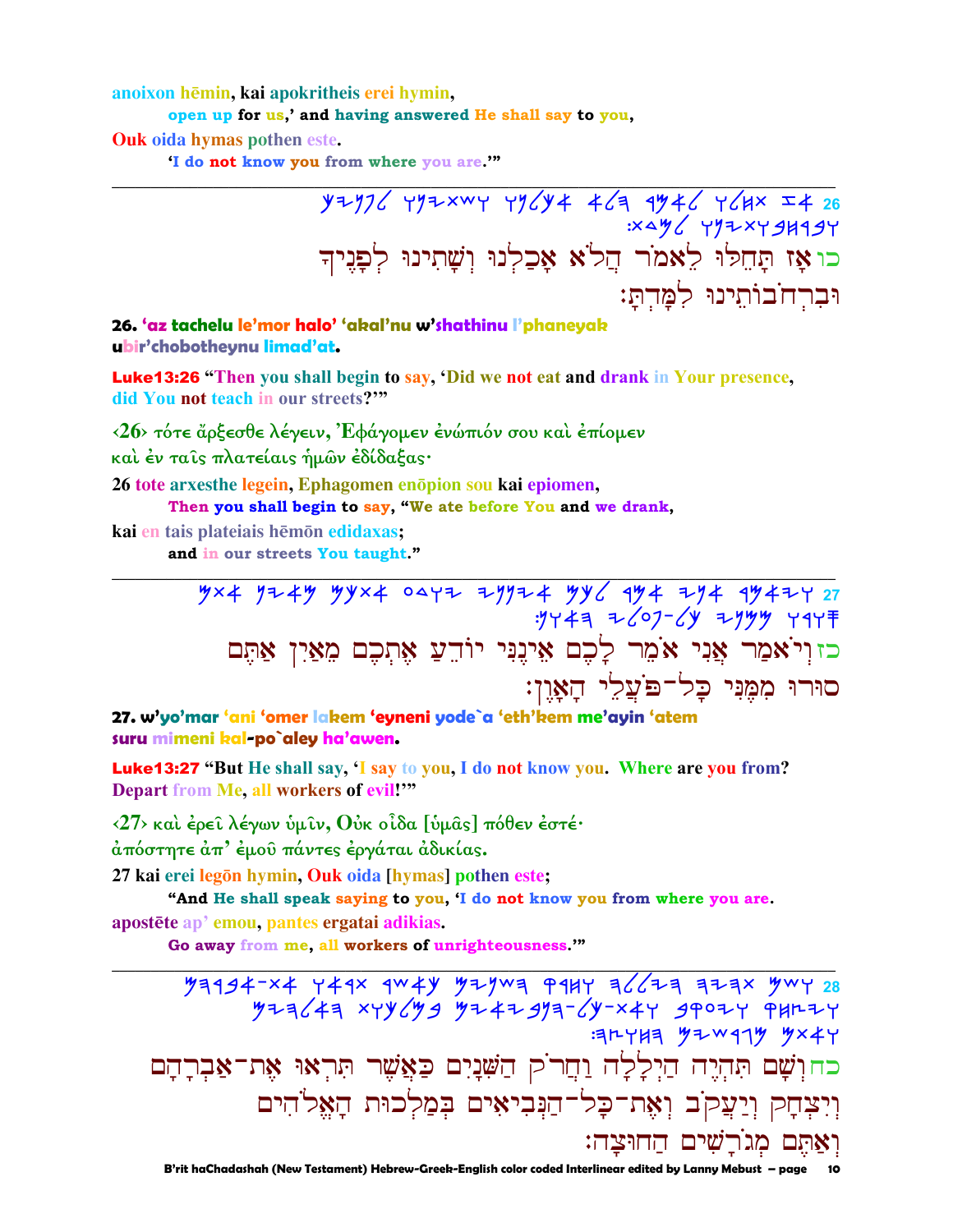28. w'sham tih'yeh hay'lalah wacharoq hashinayim ka'asher tir'u 'eth-'Ab'raham w'Yits'chaq w'Ya`aqob w'eth-kal-han'bi'im b'mal'kuth ha'Elohim w'atem m'aorashim hachutsah.

**Luke13:28 "And there shall be wailing and grinding of teeth when you see Abraham** and Yitschak and Ya'aqob and all of the prophets in the kingdom of the Elohim, but vou are driven outside."

<28> έκει έσται ο κλαυθμος και ο βρυγμος των οδόντων, όταν όψησθε Άβρααμ καὶ Ἰσαὰκ καὶ Ἰακὼβ καὶ πάντας τοὺς προφήτας ἐν τῆ βασιλεία τοῦ θεοῦ, υμας δε εκβαλλομένους έξω.

28 ekei estai ho klauthmos kai ho brygmos tōn odontōn,

"There there shall be weeping and grinding of the teeth,

hotan opsēsthe Abraam kai Isaak kai Iakōb kai pantas tous prophētas when you shall see Abraham and Yitschak and Ya'aqob and all the prophets

en tē basileia tou theou, hymas de ekballomenous exō.

in the Kingdom of the Elohim. But you being thrown out outside."

 $\frac{949997}{7200}$  74949 74999 74994 74994 כטוְיָבֹאוּ מִמְזְרָח וּמִמַּעֲרָב וּמִצָּפוֹן וּמִדַּרוֹם ויסבוּ בִמַלְכוּת הַאֱלֹהִים:

29. w'yabo'u mimiz'rach umima`arab umitsaphon umidarom w'yasebu b'mal'kuth ha'Elohim.

**Luke13:29** "They shall come from the east, and from west, and from north, and from south, and shall recline in the kingdom of the Elohim."

<29> και ήξουσιν άπό άνατολών και δυσμών και άπό βορρα και νότου και άνακλιθήσονται έν τη βασιλεία του θεου.

29 kai hēxousin apo anatolon kai dysmon kai apo borra kai notou

"And they shall come from east and west and from north and south

kai anaklithesontai en tę basileią tou theou.

and they shall recline at table in the Kingdom of the Elohim."

 $7277944$   $7777$   $404$   $72774$  $144$   $107$   $11730$ : 5297914 7232 9w4 52974 497 לוְהִנֵּה יֵשׁ אַחֲרוֹנִים אֲשֶׁר יִהְיוּ רִאָשׁוֹנִים וראשונים אשר יהיו אחרונים:

30. w'hinneh yesh 'acharonim 'asher yih'yu ri'shonim w'ri'shonim 'asher yih'yu 'acharonim.

**Luke13:30 "Behold, there are some of the last who shall be first,** and first who shall be last."

<30> και ίδου είσιν έσχατοι οϊ έσονται πρώτοι και είσιν πρώτοι οϊ έσονται έσχατοι. 30 kai idou eisin eschatoi hoi esontai prōtoi

"And behold there are last ones who shall be first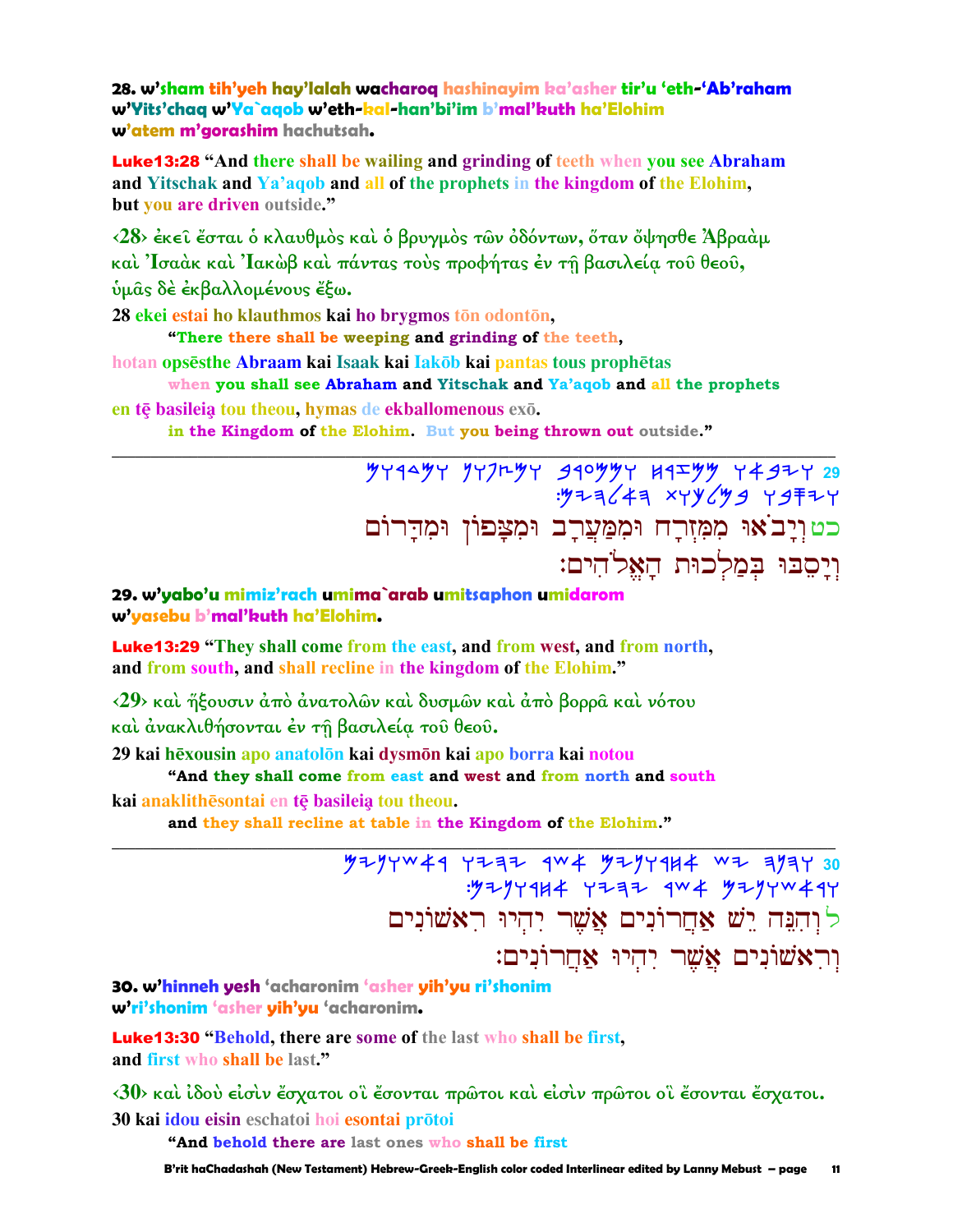kai eisin prōtoi hoi esontai eschatoi.

and there are first ones who shall be last."

לא ביום החוא נגשו מן־הפרושים ויאמרו אליו צא וִלְדָ מְזֵּה כִּי הוֹרְדוֹם מְבַקֵּשׁ לְהָרְגֶךְ:

31. bayom hahu' nig'shu min-haP'rushim wayo'm'ru 'elayu tse' w'le'k mizeh ki Hor'dos m'baqesh l'har'geak.

**Luke13:31** On that day, some of the Prushim approached Him and said to Him, "Get out, and go from here, because Hordos is seeking to kill You."

 $\langle 31 \rangle$  Έν αύτ $\hat{\eta}$  τ $\hat{\eta}$  ώρα προσήλθάν τινες Φαρισαΐοι λέγοντες αύτ $\hat{\omega}$ , "Εξελθε καὶ πορεύου ἐντεῦθεν, ὅτι Ἡρώδης θέλει σε ἀποκτεῖναι. 31 En aute te hora proselthan tines Pharisaioi legontes auto, In the same hour approached some Pharisees saying to Him,

Exelthe kai poreuou enteuthen, hoti Hērōdēs thelei se apokteinai. "Depart and go from here, because Herod wants to kill You."

> $694W = 24$   $1994Y$   $190$   $1932/4$   $19942$   $19942$   $19972$   $19723$  $\frac{1}{2}$  = 11/12/12/14 = 12/22/14 = 12/24 = 12/24 = 12/24 = 12/24 = 12/24 = 12/24 = 12/24 = 12/24 = 12/24 = 12/24 = 12/24 = 12/24 = 12/24 = 12/24 = 12/24 = 12/24 = 12/24 = 12/24 = 12/24 = 12/24 = 12/24 = 12/24 = 12/24 = לבויאמר אליהם לכו ואמרו אל־השועל הזה הנני מגרש שרים ופעל רפואות היום וּמַחַר וּבַיּוֹם הַשָּׁלְישִׁי אָבֹא עַד־קִצִּי:

32. wayo'mer 'aleyhem l'ku w'im'ru 'el-hashu`al hazeh hin'ni m'garesh shedim upho`el r'phu'oth hayom umachar ubayom hash'lishi 'abo' `ad-qitsi.

**Luke13:32** And He said to them, "Go and say to that fox, 'Behold, I drive away demons and work healings today and tomorrow, and the third day I shall come to My end."

<32> και είπεν αύτοις, Πορευθέντες είπατε τη άλώπεκι ταύτη, Ίδου έκβάλλω δαιμόνια και ιάσεις αποτελώ σήμερον και αύριον και τη τρίτη τελειουμαι.

32 kai eipen autois, Poreuthentes eipate tē alopeki tautē,

And He said to them, "Having gone tell this fox,

Idou ekballō daimonia kai iaseis apotelō sēmeron

behold I cast out demons and I perform healings today

kai aurion kai tē tritē teleioumai.

and tomorrow and on the third day I shall be finished."

 $\frac{1}{3}$   $\frac{1}{3}$   $\frac{1}{3}$   $\frac{1}{3}$   $\frac{1}{3}$   $\frac{1}{3}$   $\frac{1}{3}$   $\frac{1}{3}$   $\frac{1}{3}$   $\frac{1}{3}$   $\frac{1}{3}$   $\frac{1}{3}$   $\frac{1}{3}$   $\frac{1}{3}$   $\frac{1}{3}$   $\frac{1}{3}$   $\frac{1}{3}$   $\frac{1}{3}$   $\frac{1}{3}$   $\frac{1}{3}$   $\frac{1}{3}$   $\frac{1}{3}$  לג אֲבָל הָלוֹךְ אֵלֵךְ הַיּוֹם וּמָחָר וּמִמָּחָרָתוֹ כִּי לֹא־יִתְכֵן אֲשֶׁר יֹאבַד נָבִיא מִחוּץ לִיְרוּשָׁלַם:

B'rit haChadashah (New Testament) Hebrew-Greek-English color coded Interlinear edited by Lanny Mebust – page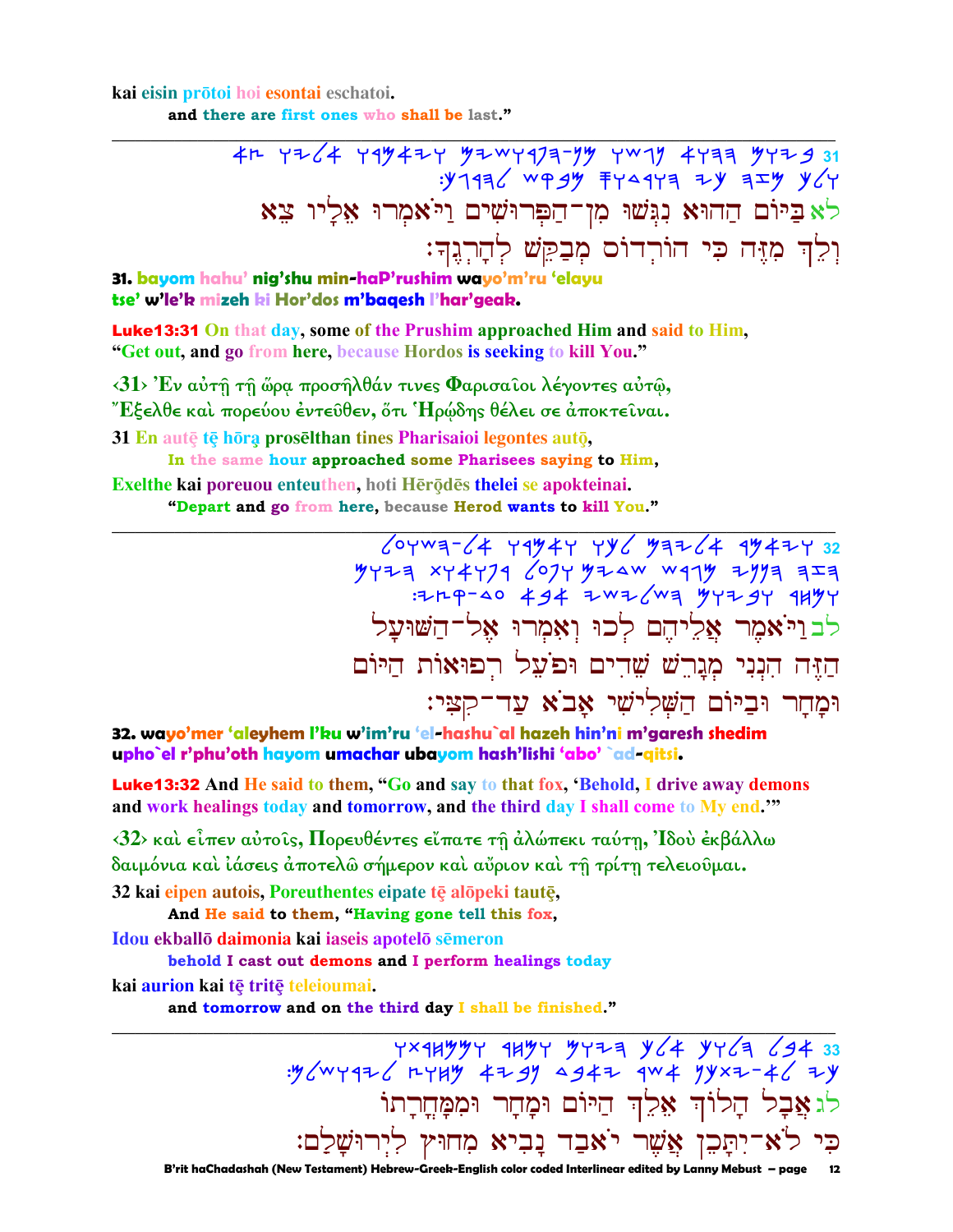#### 33. 'abal halo'k 'ele'k hayom umachar umimacharatho ki lo'-yitaken 'asher yo'bad nabi' michuts liYrushalam.

**Luke13:33 "But I shall surely go today and tomorrow and the day after** because it would not be fitting for a prophet to perish outside of Yerushalam."

 $\langle 33 \rangle$  πλήν δεί με σήμερον και αύριον και τη έχομένη πορεύεσθαι, ότι ούκ ένδέχεται προφήτην απολέσθαι έξω Ίερουσαλήμ.

33 plēn dei me sēmeron kai aurion kai tē echomenē poreuesthai,

"But it is necessary for me today and tomorrow and the one following to travel, hoti ouk endechetai prophētēn apolesthai exō Ierousalēm.

because it is not possible for a prophet to perish outside Jerusalem."

4247917-x4 x1977 4/447 4/447 34  $P-9P$  2xp7k  $y=7907$  ayy az (4  $y=12$   $y=72$   $x=72$  $.9 \times 7.94$   $4$  /  $.9 \times 4$ לד ירוּשַׁלַיִם יִרוּשַׁלַיִם הַהֹרֵגֵת אֶת־הַנִּבִיאִים וִהַםֹּקֵלֶת אֶת־הַנִּשְׁלָחִים אֶלֶיהָ כַּמֵּה פִעָּמִים חָפַצִתִּי לְקַבִּץ אָת־בַּנַיִךְ כַּאֲשֵׁר תִּקַבִּץ הַתַּרְנְגֹלֶת אֶת־אֶפְרוֹהֶיהָ תַּחַת כְּנָפֶיהָ ואתם לא אביתם:

34. Y'rushalayim Y'rushalayim hahoregeth 'eth-han'bi'im w'hasogeleth 'eth-hanish'lachim 'eleyah kameh ph'`amim chaphats'ti l'gabets 'eth-banayi'k ka'asher t'gabets hatar'n'goleth 'eth-'eph'rocheyah tachath k'napheyah w'atem lo' 'abithem.

**Luke13:34 "O Yerushalam, Yerushalam, who kills the prophets** and stones those who sent to her! How many times I have desired to gather your sons like a hen would gather her chicks under her wings, but you were not willing!"

<34> Ιερουσαλήμ Ιερουσαλήμ, ή αποκτείνουσα τούς προφήτας και λιθοβολούσα τούς άπεσταλμένους πρός αύτήν, ποσάκις ήθέλησα έπισυνάξαι τα τέκνα σου δν τρόπον όρνις την έαυτης νοσσιάν ύπό τας πτέρυγας, και ούκ ήθελήσατε.

34 Ierousalēm Ierousalēm, hē apokteinousa tous prophētas

"Jerusalem, Jerusalem, the one killing the prophets

kai lithobolousa tous apestalmenous pros autēn,

and stoning the ones having been sent to her,

posakis ethelesa episynaxai ta tekna sou hon tropon ornis

how often I wanted to gather your children in the manner which a hen

tēn heautēs nossian hypo tas ptervgas, kai ouk ēthelēsate.

her chicken gathers under her wings. And you were not willing."

 $74777$  yy ay the 7144 (yyw) yy a so yyx2g 71335 3437 9 493 9494 9494 4 404 x03 449-40 79444 4 לה הִגָּה בֵיתִכֶם יֵעֲזֶב לַכֶם (שַׁמֶם) וַאֲנִי אֹמֶר לַכֶם כִּי־רַאֹה